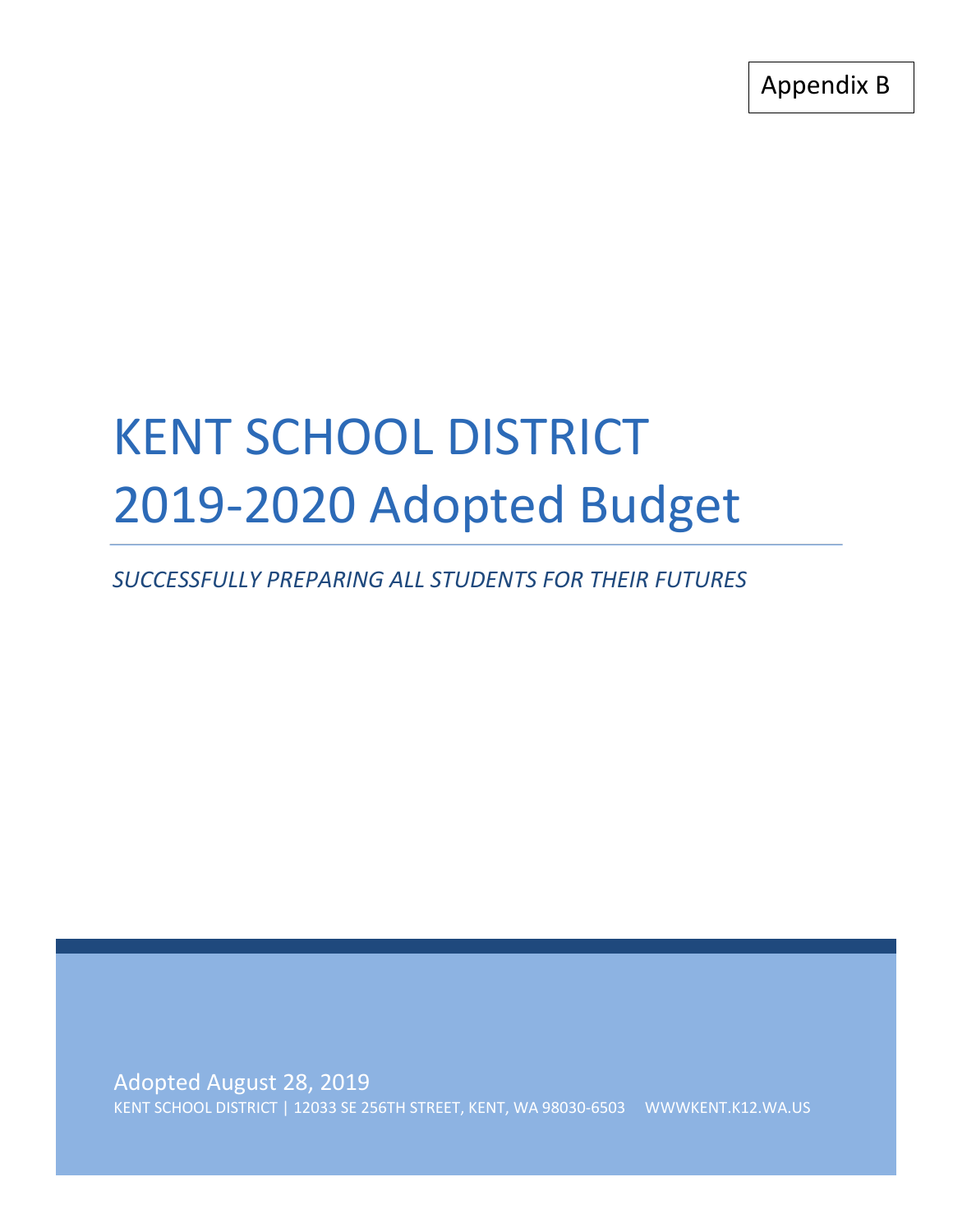### 2019-2020 DISTRICT BUDGET Kent School District

### Board of Directors

Maya Vengadasalam, President Debbie Straus, Vice President Ross Hardy, Legislative Representative Karen DeBruler, Director Denise Daniels, Director

### **Administration**

Dr. Calvin J. Watts, Ed. D. Superintendent

Dr. Jewelle Harmon Chief Accountability Officer

Mr. Israel Vela Chief School Operations/Academic Support Officer

> Ms. DeNelle West Chief Learning Officer

Ms. Moriah Martin Chief Human Resources Officer

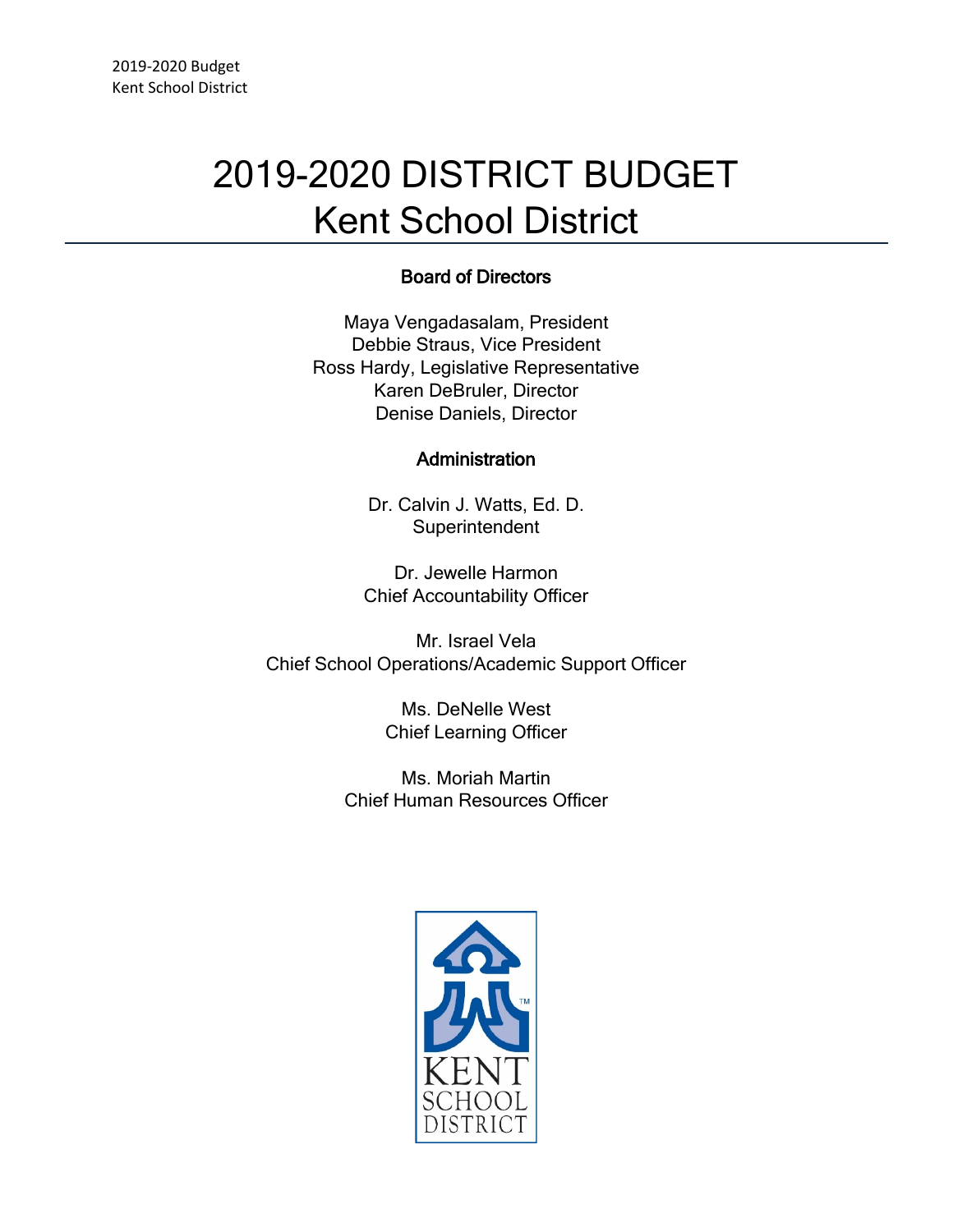### TABLE OF CONTENTS

| General Fund Revenue Detail by Source manufacture manufacture and the state of 5 |  |
|----------------------------------------------------------------------------------|--|
|                                                                                  |  |
|                                                                                  |  |
|                                                                                  |  |
| General Fund Expenditures by Program/Activity/Object, Multi-Year Comparison  10  |  |
| General Fund 2019-20 Expenditures by Major Program, with Program Descriptions 11 |  |
|                                                                                  |  |
|                                                                                  |  |
|                                                                                  |  |
|                                                                                  |  |
|                                                                                  |  |
|                                                                                  |  |
|                                                                                  |  |
|                                                                                  |  |
|                                                                                  |  |
|                                                                                  |  |
|                                                                                  |  |

#### SECTION III – Detail Budget Information, Schools and Central Administration Provided as a Separate Appendix/Link

| 2019-20 MSOC Allocations - Schools (w/previous 2-Year Comparisons)Appendix A |  |
|------------------------------------------------------------------------------|--|
|                                                                              |  |
|                                                                              |  |
|                                                                              |  |

#### SECTION IV – Other Funds Provided as a Separate Appendix/Link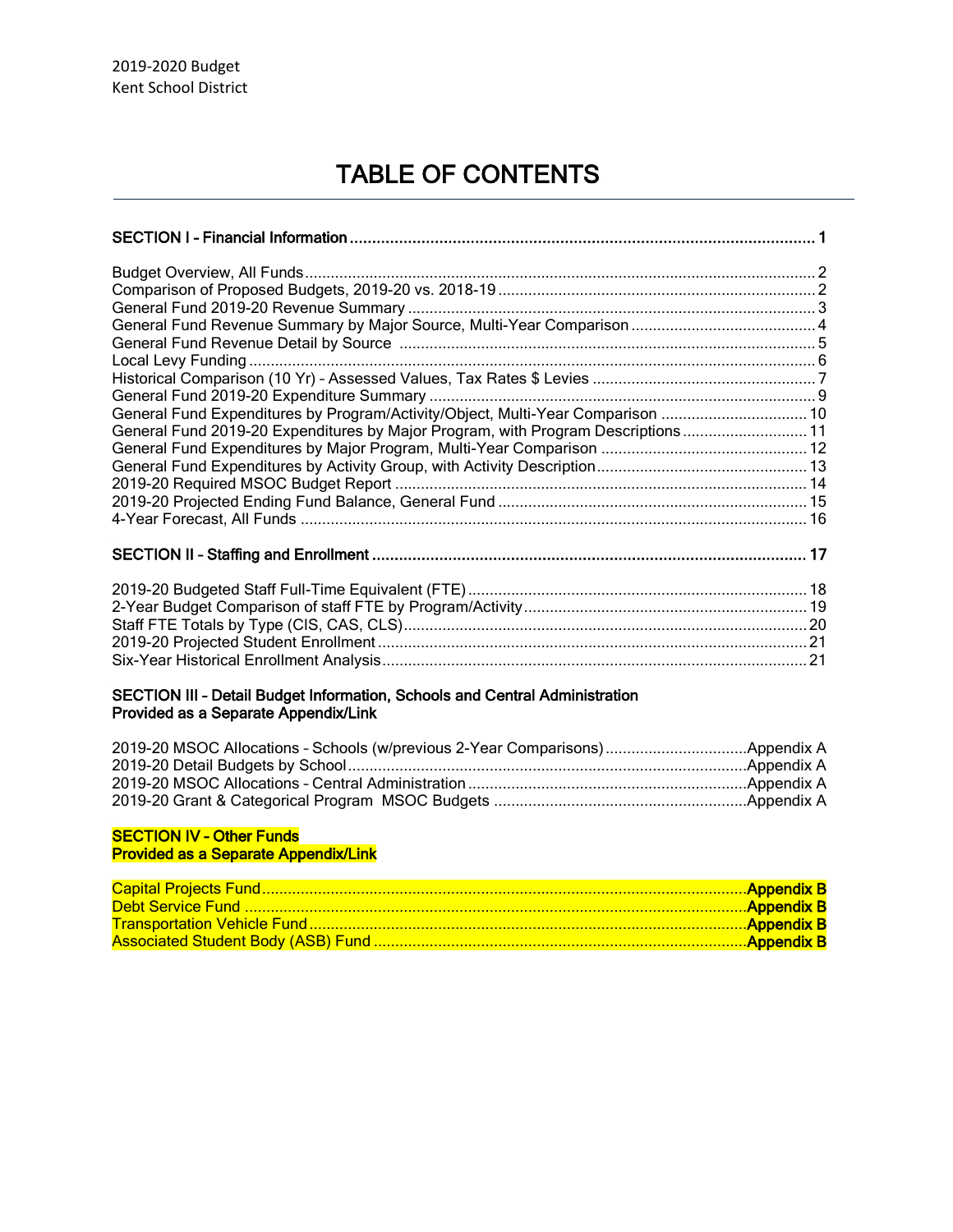*This Page Intentionally Blank*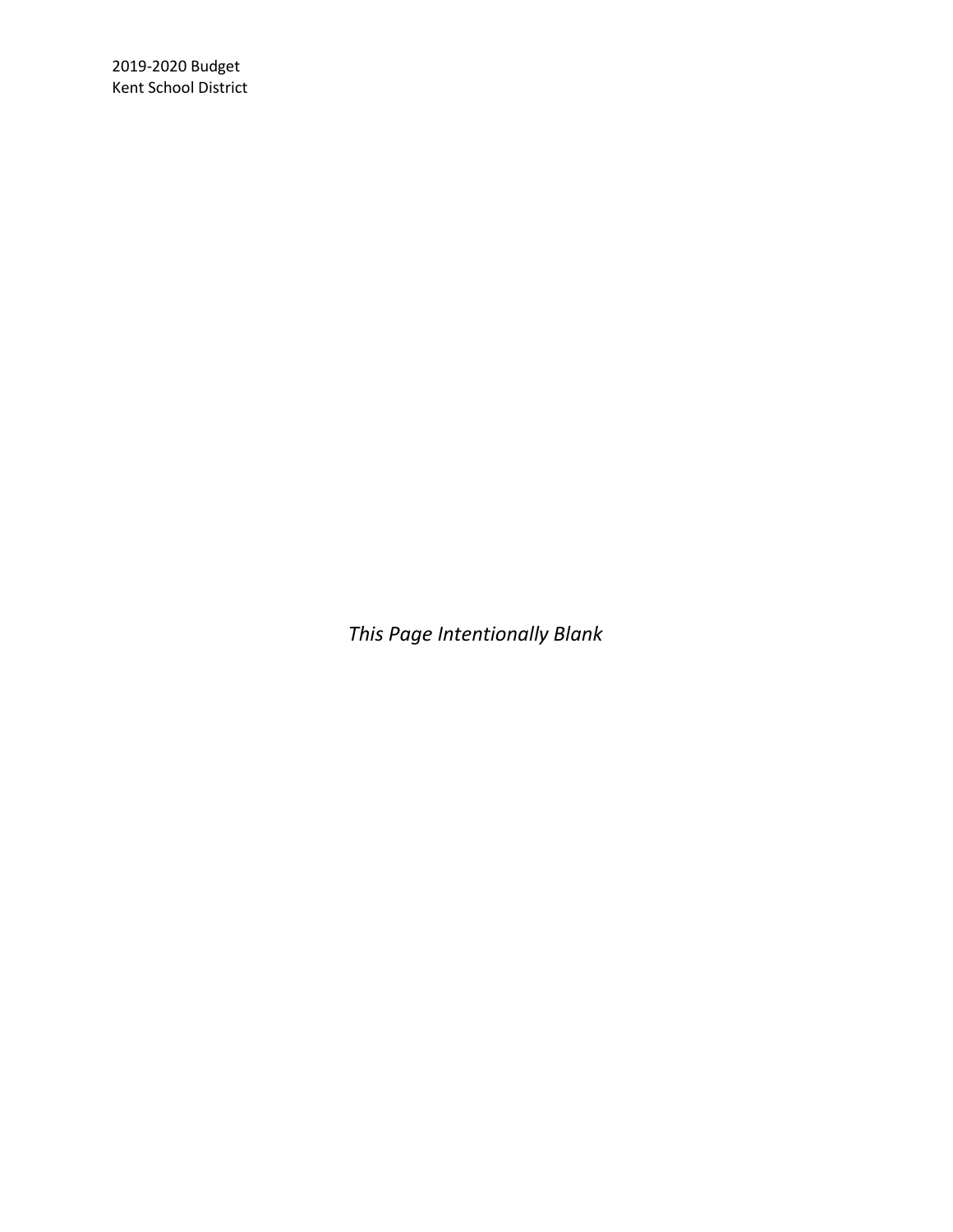# $2019 - 2020$ Budget

Other Funds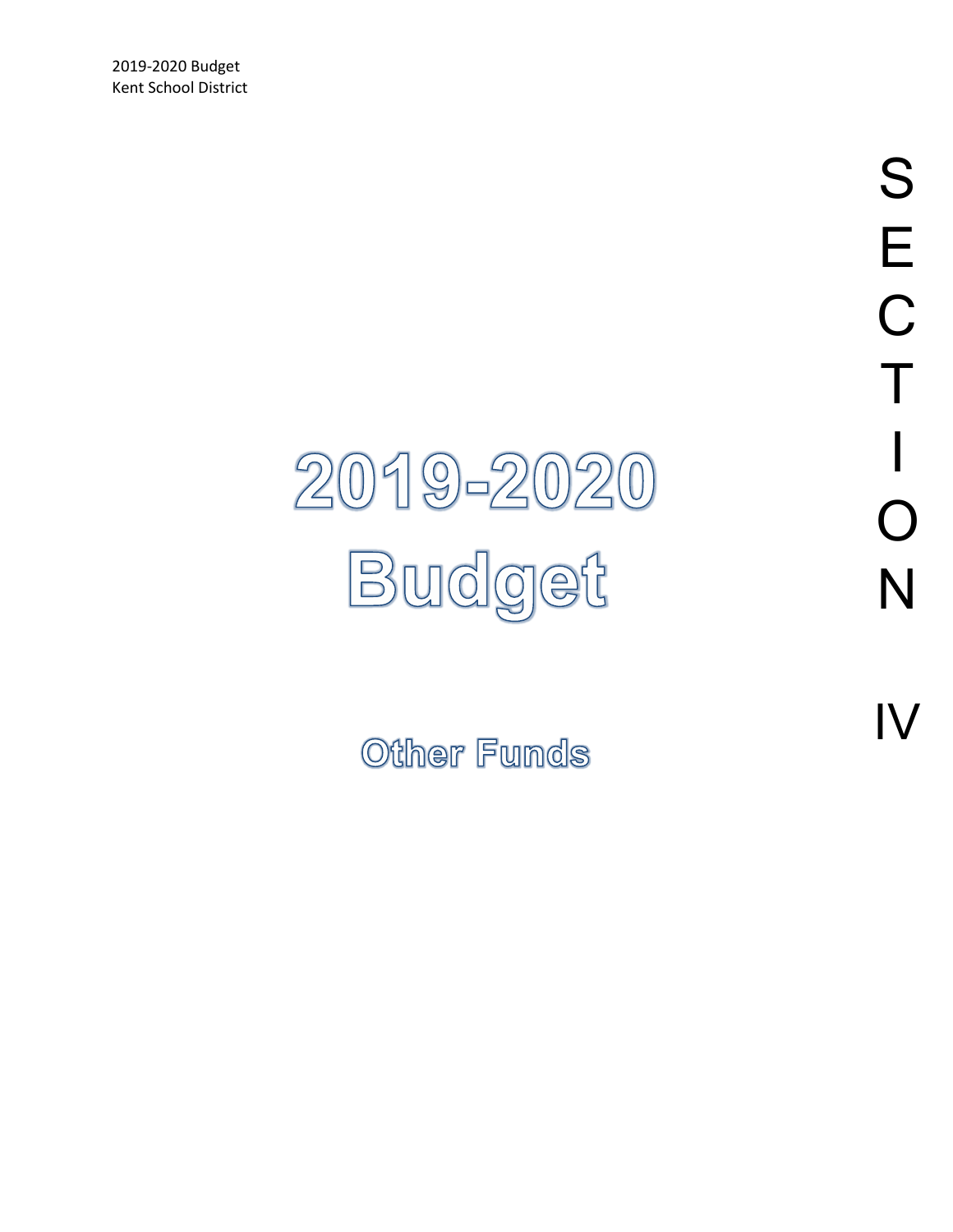# 2019-2020 Budget

 Capital Projects Fund Debt Service Fund Transportation Vehicle Fund Associated Student Body (ASB) Fund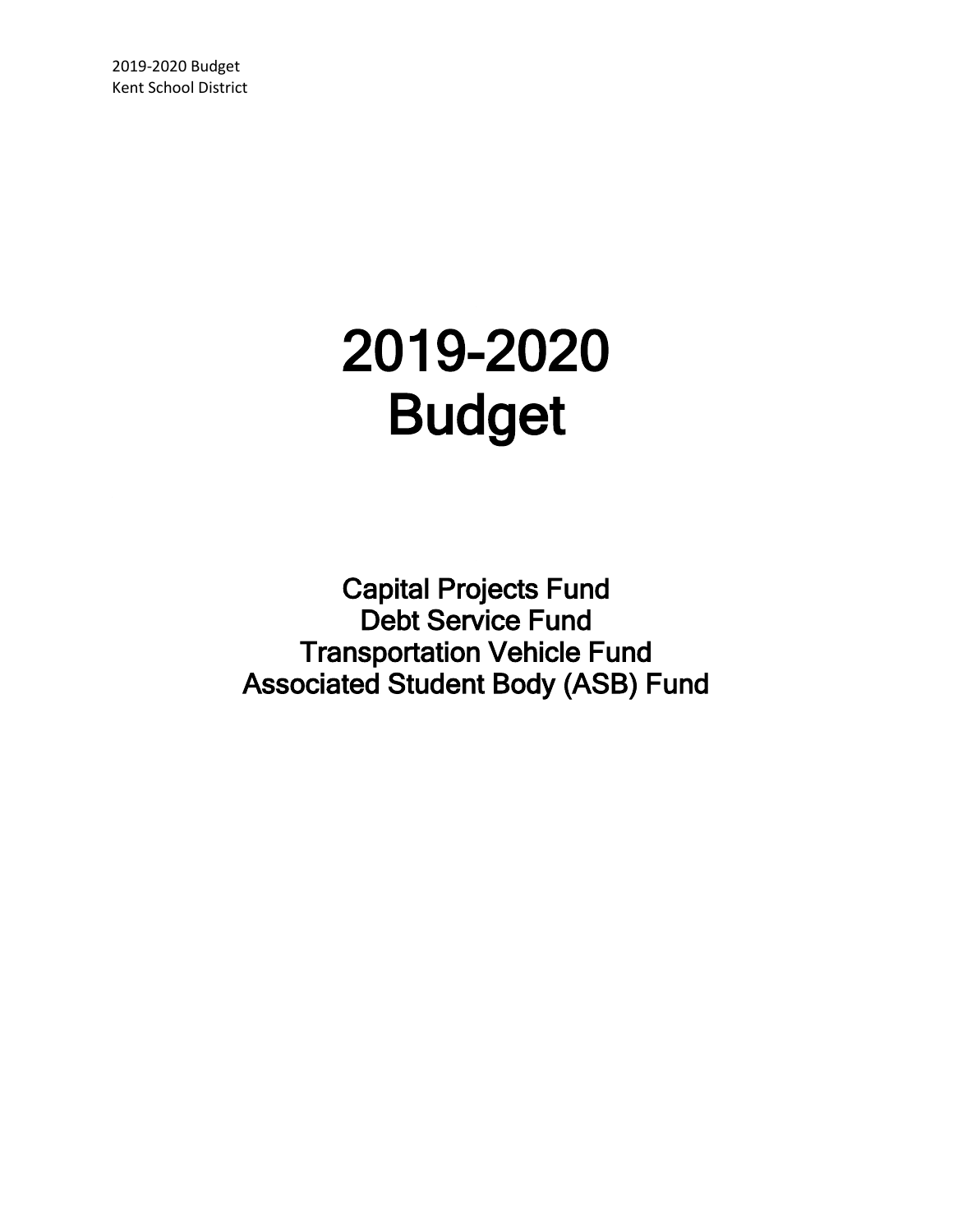### Kent School District Summary of Capital Projects Fund Budget

|      |                               | Actual<br>2017-18  | <b>Budget</b><br>2018-19 | <b>Budget</b><br>2019-20 | <b>Budget</b><br>Increase /<br>(Decrease) |
|------|-------------------------------|--------------------|--------------------------|--------------------------|-------------------------------------------|
|      | <b>Beginning Fund Balance</b> | \$77,548,120       | \$47,432,200             | \$89,426,537             | \$41,994,337                              |
|      | <b>REVENUES</b>               |                    |                          |                          |                                           |
| 1100 | Local Tax                     | 7,906,812          | 14,320,800               | 20,789,300               | 6,468,500                                 |
|      | Local Non-Tax:                |                    |                          |                          |                                           |
| 2300 | Interest                      | 805,497            | 468,000                  | 1,000,000                | 532,000                                   |
| 2400 | Interfund Interest            | 163,041            | 140,000                  |                          | (140,000)                                 |
| 2700 | Rentals                       | 15,225             | 22,300                   | 25,000                   | 2,700                                     |
| 2900 | Impact Fees                   | 2,330,915          | 1,500,000                | 1,500,000                |                                           |
| 2910 | e-Rate                        |                    |                          | 230,000                  | 230,000                                   |
| 4130 | <b>State Match</b>            | 382,732            | 1,750,000                |                          | (1,750,000)                               |
| 9100 | <b>Bond Proceeds</b>          |                    | 60,000,000               | 45,000,000               | (15,000,000)                              |
| 9200 | Sale of Property              |                    |                          |                          |                                           |
| 9900 | Transfers-In                  |                    |                          |                          |                                           |
|      | <b>TOTAL REVENUES</b>         | \$<br>11,604,222   | \$<br>78,201,100         | \$<br>68,544,300         | \$<br>(9,656,800)                         |
|      | <b>EXPENDITURES</b>           |                    |                          |                          |                                           |
| 10   | <b>Sites</b>                  | 3,789,708          | 8,564,896                | 18,657,845               | 10,092,949                                |
| 20   | <b>Buildings</b>              | 37,624,964         | 52,050,949               | 98,605,696               | 46,554,747                                |
| 30   | Equipment                     | 1,309,594          | 16,419,944               | 13,872,000               | (2,547,944)                               |
| 35   | Technology                    | 7,761,838          |                          |                          |                                           |
| 40   | Energy                        |                    |                          |                          |                                           |
| 50   | Lease Expense                 | 2,246              | 4,000                    | 4,000                    |                                           |
| 60   | Debt Service/Other            | 485                | 1,200,000                | 650,000                  | (550,000)                                 |
|      | Transfers-Out (GF)            | 3,638,518          | 350,000                  | 3,500,000                | 3,150,000                                 |
|      | <b>TOTAL EXPENDITURES</b>     | \$<br>54, 127, 354 | \$<br>78,589,789         | \$<br>135,289,541        | \$<br>56,699,752                          |
|      | <b>Ending Fund Balance</b>    | \$35,024,989       | \$47,043,511             | \$22,681,296             | \$(24, 362, 215)                          |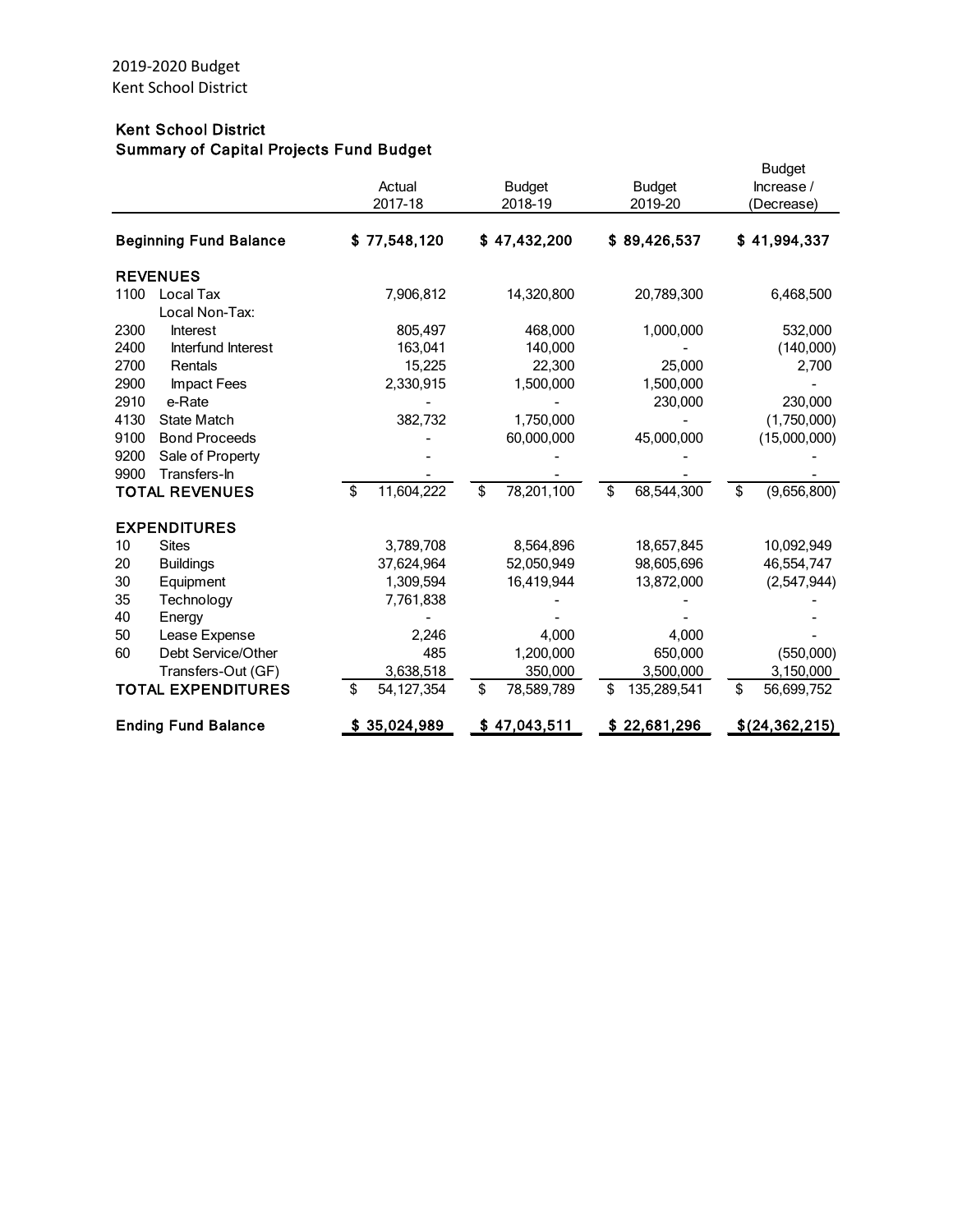### CAPITAL PROJECTS FUND 2019-20 Project Descriptions

|                                     | 2019-20           |
|-------------------------------------|-------------------|
|                                     | Project Budget    |
| Academies - 20 Classrooms           | \$<br>8,500,000   |
| Addt'l access control               | 1,000,000         |
| Asbestos abatement                  | 239,017           |
| <b>Boilers</b>                      | 720,711           |
| Bond issue expense                  | 650,000           |
| <b>Construction Projects (Levy)</b> | 4,500,000         |
| Contingency                         | 2,464,000         |
| Energy management systems           | 1,943,737         |
| Fields, Tracks & Tennis Courts      | 8,042,089         |
| Fire alarms                         | 1,657,596         |
| Gates, Fencing                      | 115,756           |
| <b>HVAC</b>                         | 3,995,961         |
| Lease expense                       | 4,000             |
| Misc school projects/remodels       | 11,607,314        |
| Multi-purpose rooms                 | 18,067,102        |
| New Elementary-Kent Valley          | 46,000,000        |
| Non-Bond Projects                   | 1,500,000         |
| Portable ramp replacements          | 246,273           |
| Project administration              | 950,000           |
| Replace dumpster platforms          | 792,530           |
| Roofing projects                    | 8,785,455         |
| Smartboard replacements             | 2,765,000         |
| Technology Levy projects            | 7,243,000         |
|                                     |                   |
| <b>Total Capital Expenditures</b>   | \$<br>131,789,541 |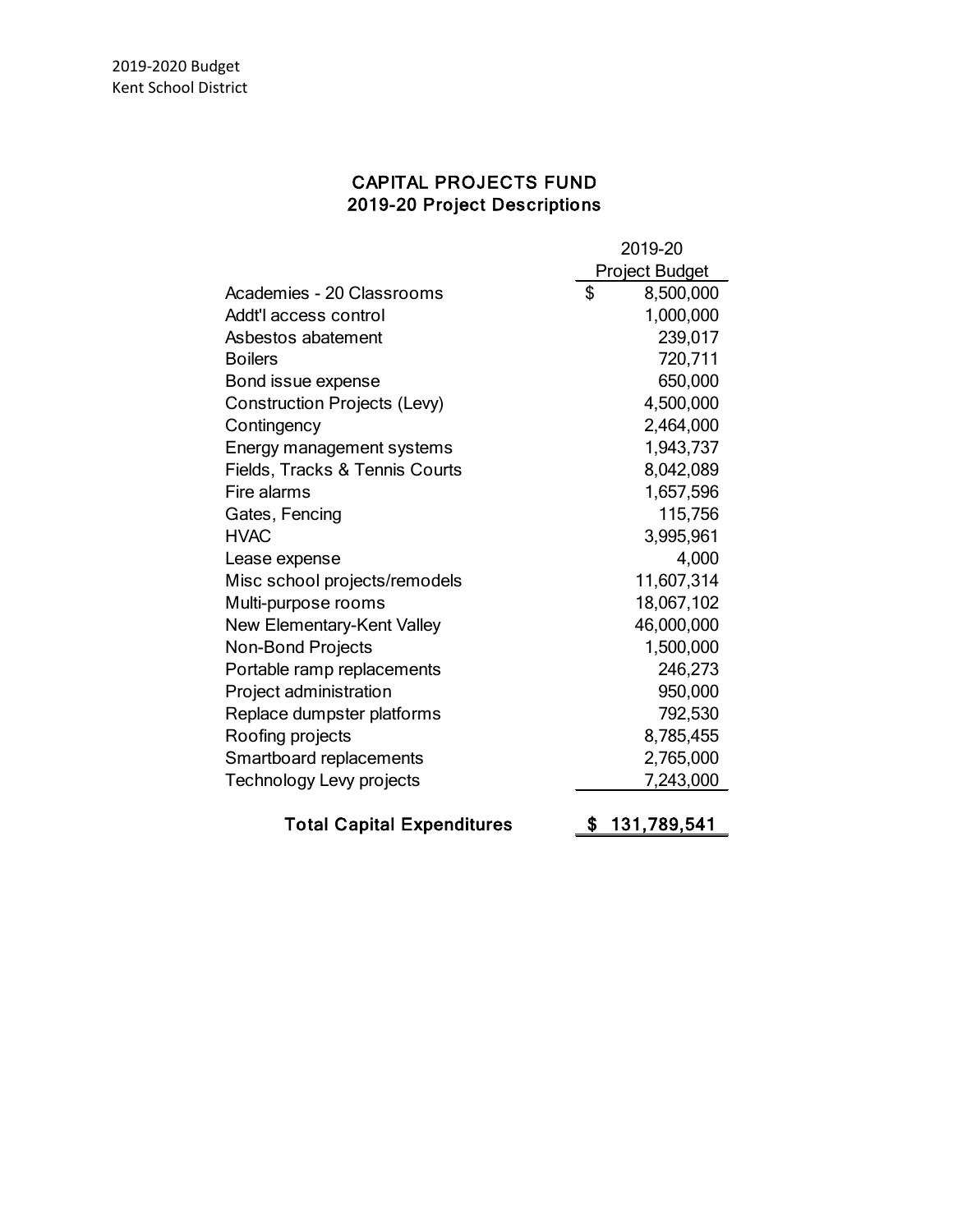### Kent School District Summary of Debt Service Fund Budget

|                                                 |    |              |        |              |               |              |    | <b>Budget</b> |  |
|-------------------------------------------------|----|--------------|--------|--------------|---------------|--------------|----|---------------|--|
|                                                 |    | Actual       | Budget |              | <b>Budget</b> |              |    | Increase /    |  |
|                                                 |    | 2017-18      |        | 2018-19      |               | 2019-20      |    | (Decrease)    |  |
| <b>Beginning Fund Balance</b>                   |    | \$12,482,356 |        | \$13,536,870 |               | \$18,041,271 | S  | 4,504,401     |  |
| <b>REVENUES</b>                                 |    |              |        |              |               |              |    |               |  |
| 1100<br>Local Tax                               |    | 23,936,927   |        | 39,096,996   |               | 37,199,560   |    | (1,897,436)   |  |
| 2300<br>Local Non-Tax, Interest                 |    | 152,991      |        | 205,000      |               | 190,000      |    | (15,000)      |  |
| Federal, Qualified Bond Interest Credit<br>5600 |    | 718,293      |        | 769,050      |               | 769,050      |    |               |  |
| 9900<br>Transfers-In                            |    | 513,076      |        | 568,558      |               | 566,446      |    | (2, 112)      |  |
| <b>TOTAL REVENUES</b>                           | \$ | 25,321,287   | \$     | 40,639,604   | \$            | 38,725,056   | \$ | (1,914,548)   |  |
| <b>EXPENDITURES</b>                             |    |              |        |              |               |              |    |               |  |
| <b>Matured Bond Expenditures</b>                |    | 16,371,676   |        | 20,215,000   |               | 26,905,000   |    | 6,690,000     |  |
| Interest on Bonds                               |    | 7,916,071    |        | 8,113,279    |               | 10,044,197   |    | 1,930,918     |  |
| <b>Bond Transfer Fees</b>                       |    | 3,115        |        | 25,000       |               | 25,000       |    |               |  |
| <b>Underwriter Fees</b>                         |    | 2,120        |        | 350,000      |               | 350,000      |    |               |  |
| <b>TOTAL EXPENDITURES</b>                       | \$ | 24,292,982   | \$     | 28,703,279   | \$            | 37,324,197   | \$ | 8,620,918     |  |
| <b>Ending Fund Balance</b>                      |    | \$13,510,660 |        | \$25,473,195 |               | \$19,442,130 | \$ | (6,031,065)   |  |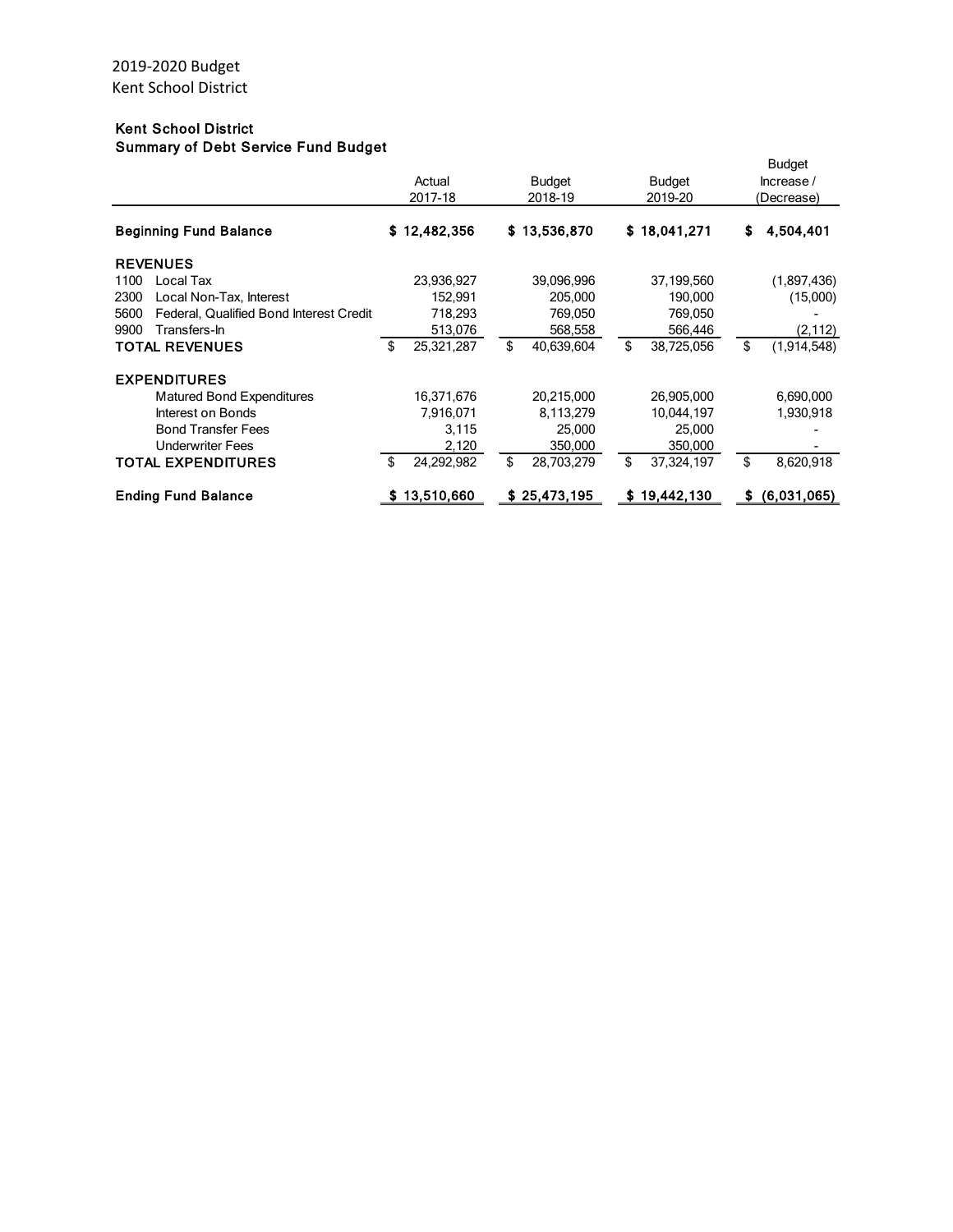### Kent School District Summary of Transportation Vehicle Fund Budget

|                                                  |    | Actual<br>2017-18 |    | <b>Budget</b><br>2018-19 |    | <b>Budget</b><br>2019-20 | <b>Budget</b><br>Increase /<br>(Decrease) |
|--------------------------------------------------|----|-------------------|----|--------------------------|----|--------------------------|-------------------------------------------|
| <b>Beginning Fund Balance</b>                    | \$ | 1,326,225         | \$ | 1,209,586                | \$ | 1,201,017                | \$<br>(8, 569)                            |
| <b>REVENUES</b>                                  |    |                   |    |                          |    |                          |                                           |
| 1100<br>Local Tax                                |    |                   |    |                          |    |                          |                                           |
| 2300<br>Local Non-Tax, Interest                  |    | 9,838             |    | 12,600                   |    | 22,000                   | 9,400                                     |
| 4100<br>State, Special Purpose (Grant)           |    |                   |    | 140,000                  |    | 175,000                  | 35,000                                    |
| 4499<br>State, Depreciation Reimbursement        |    | 1,070,099         |    | 1,100,000                |    | 1,068,000                | (32,000)                                  |
| 9300<br>Sale of Equipment                        |    |                   |    | 30,000                   |    | 30,000                   |                                           |
| <b>TOTAL REVENUES</b>                            | \$ | 1,079,937         | \$ | 1,282,600                | \$ | 1,295,000                | \$<br>12,400                              |
| <b>EXPENDITURES</b>                              |    |                   |    |                          |    |                          |                                           |
| 33<br><b>Transportation Equipment Purchases</b>  |    | 697,240           |    | 690,000                  |    | 789,000                  | 99,000                                    |
| <b>Transportation Equipment Repairs</b><br>34    |    |                   |    |                          |    |                          |                                           |
| <b>TOTAL EXPENDITURES</b>                        | \$ | 697,240           | \$ | 690,000                  | \$ | 789,000                  | \$<br>99,000                              |
| 536<br>Other Uses - Transfers Out (Debt Service) | \$ | 513,076           | \$ | 568,558                  | \$ | 566,446                  | (2, 112)                                  |
| <b>Ending Fund Balance</b>                       | Ŝ. | 1,195,846         | S. | 1,233,628                | S. | 1,140,571                | \$<br>(93,057)                            |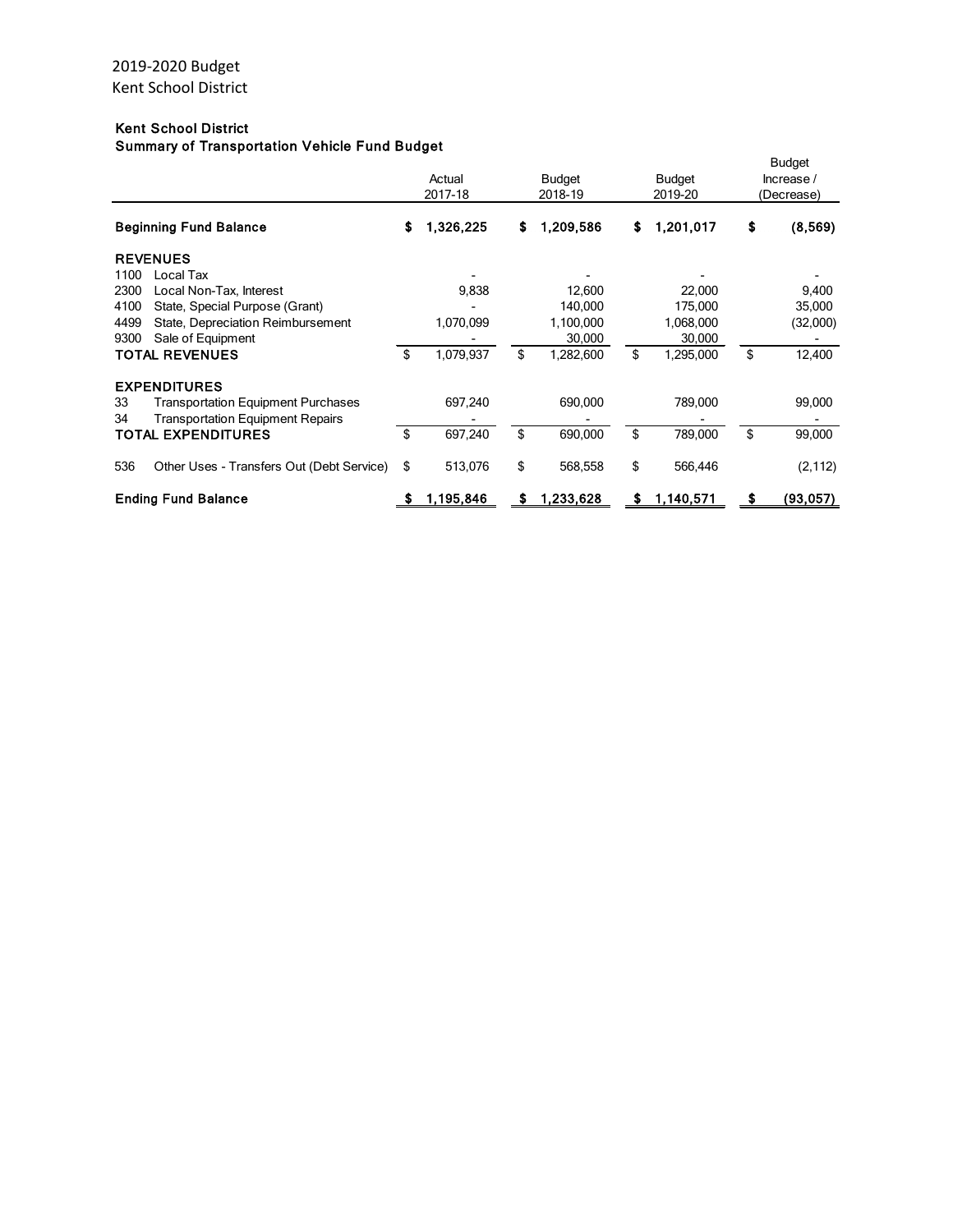### Kent School District Summary of Associated Student Body (ASB) Fund Budget

| <b>Beginning Fund Balance</b> |                             | Actual<br>2017-18 | <b>Budget</b><br>2018-19 | <b>Budget</b><br>2019-20 |           | <b>Budget</b><br>Increase /<br>(Decrease) |            |
|-------------------------------|-----------------------------|-------------------|--------------------------|--------------------------|-----------|-------------------------------------------|------------|
|                               |                             | \$<br>1,738,410   | \$<br>1,709,668          | \$                       | 1,785,353 | \$                                        | 75,685     |
|                               | <b>REVENUES</b>             |                   |                          |                          |           |                                           |            |
| 100                           | <b>General Student Body</b> | 804,315           | 1,243,915                |                          | 1,130,967 |                                           | (112, 948) |
| 200                           | <b>Athletics</b>            | 497,243           | 768,776                  |                          | 644,268   |                                           | (124, 508) |
| 300                           | Classes                     | 106,639           | 182,595                  |                          | 207,425   |                                           | 24,830     |
| 400                           | Clubs                       | 765,774           | 1,478,154                |                          | 1,103,925 |                                           | (374, 229) |
| 600                           | <b>Private Sources</b>      | 31,702            | 115,700                  |                          | 100,450   |                                           | (15, 250)  |
|                               | <b>TOTAL REVENUES</b>       | \$<br>2,205,673   | \$<br>3,789,140          | \$                       | 3,187,035 | \$                                        | (602, 105) |
|                               | <b>EXPENDITURES</b>         |                   |                          |                          |           |                                           |            |
| 100                           | General Student Body        | 494,680           | 943,871                  |                          | 1,059,301 |                                           | 115,430    |
| 200                           | <b>Athletics</b>            | 807,026           | 1,241,259                |                          | 1,028,530 |                                           | (212, 729) |
| 300                           | Classes                     | 86,852            | 162,791                  |                          | 177,013   |                                           | 14,222     |
| 400                           | Clubs                       | 702,789           | 1,506,630                |                          | 1,152,371 |                                           | (354, 259) |
| 600                           | <b>Private Sources</b>      | 27,527            | 110,500                  |                          | 114,450   |                                           | 3,950      |
|                               | <b>TOTAL EXPENDITURES</b>   | \$<br>2,118,874   | \$<br>3,965,051          | \$                       | 3,531,665 | \$                                        | (433, 386) |
|                               | <b>Ending Fund Balance</b>  | \$<br>1,825,209   | \$<br>1,533,757          | \$                       | 1,440,723 | \$                                        | (93,034)   |